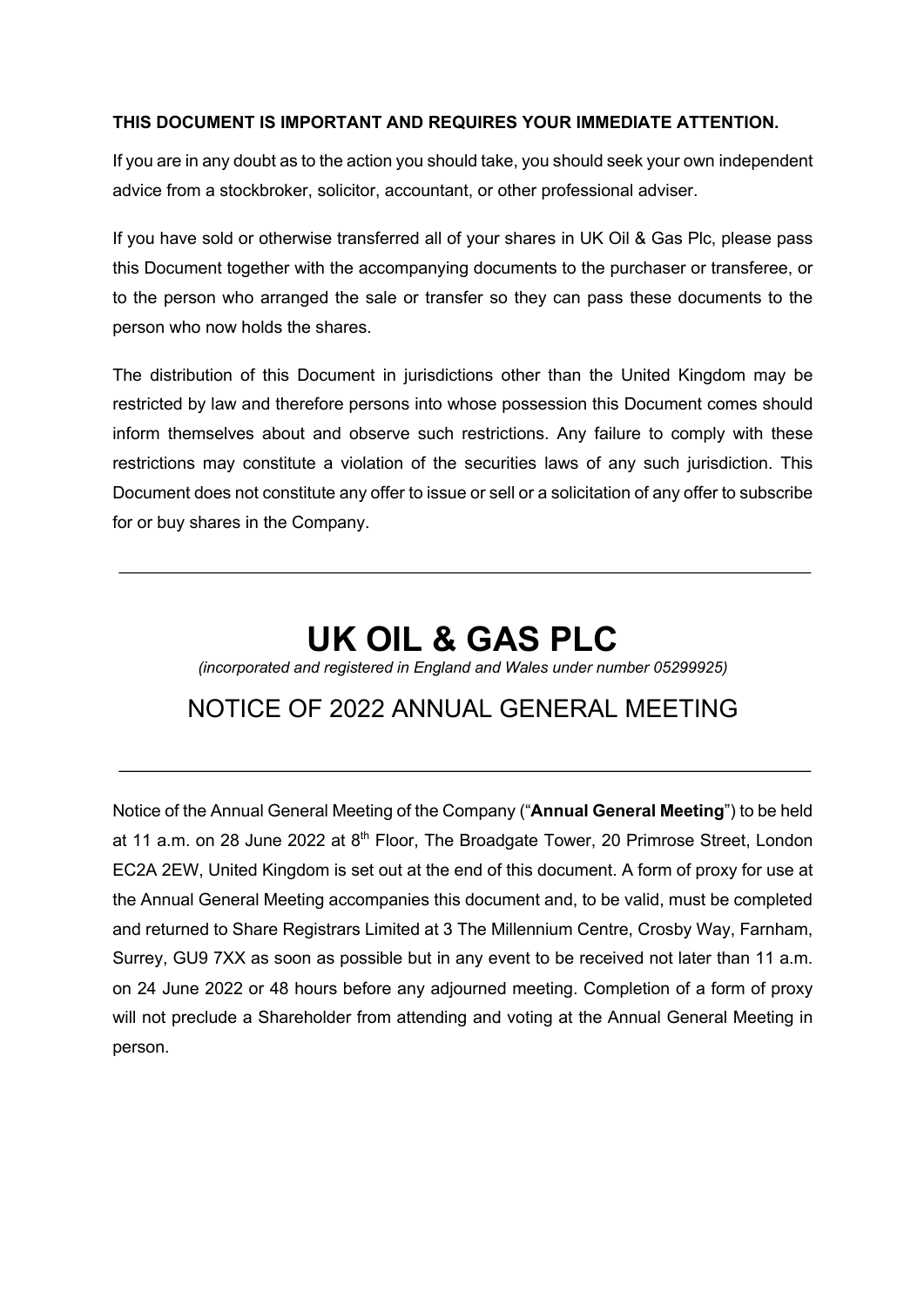# **DEFINITIONS**

The following definitions apply throughout this Document, unless the context otherwise requires:

| "Act"                             | the Companies Act 2006                                                                                                                                                                                                                                                                                          |
|-----------------------------------|-----------------------------------------------------------------------------------------------------------------------------------------------------------------------------------------------------------------------------------------------------------------------------------------------------------------|
| "Annual General Meeting" or "AGM" | the annual general meeting of the Company to be<br>held at 8th Floor, The Broadgate Tower, 20 Primrose<br>Street, London, EC2A 2EW, United Kingdom on 28<br>June 2022 at 11 a.m., notice of which is set out at the<br>end of this Document                                                                     |
| "AIM Rules"                       | the AIM Rules for Companies published by the<br>London Stock Exchange from time to time                                                                                                                                                                                                                         |
| "AIM"                             | the market of that name operated by the London<br><b>Stock Exchange</b>                                                                                                                                                                                                                                         |
| "Board" or "Directors"            | the directors of the Company whose names are set<br>out on page 4 of this Document                                                                                                                                                                                                                              |
| "Company"                         | UK Oil & Gas Plc, a company incorporated and<br>registered in England and Wales, with registered<br>number 05299925                                                                                                                                                                                             |
| "CREST"                           | the computerised settlement system (as defined in<br>the CREST Regulations) operated by Euroclear<br>which facilitates the transfer of title to shares in<br>uncertificated form                                                                                                                                |
| "CREST Regulations"               | the Uncertificated Securities Regulations 2001 (SI<br>2001/3755) including any enactment or subordinate<br>legislation which amends or supersedes those<br>regulations and any applicable rules made under<br>those regulations or any such enactment or<br>subordinate legislation for the time being in force |
| "Document"                        | this document, containing details of the Resolutions                                                                                                                                                                                                                                                            |
| "FCA"                             | the Financial Conduct Authority                                                                                                                                                                                                                                                                                 |
| "Form of Proxy"                   | the form of proxy for use by the Shareholders in<br>connection with the Annual General Meeting                                                                                                                                                                                                                  |
| "Issued Share Capital"            | the 16,239,233,251 Ordinary Shares in issue as at<br>the date of this Document                                                                                                                                                                                                                                  |
| "London Stock Exchange"           | the London Stock Exchange plc                                                                                                                                                                                                                                                                                   |
| "Ordinary Shares"                 | the ordinary shares of 16,239,233,251 each in the<br>capital of the Company                                                                                                                                                                                                                                     |
| "Registrar"                       | Share Registrars Limited, the registrars of the<br>Company                                                                                                                                                                                                                                                      |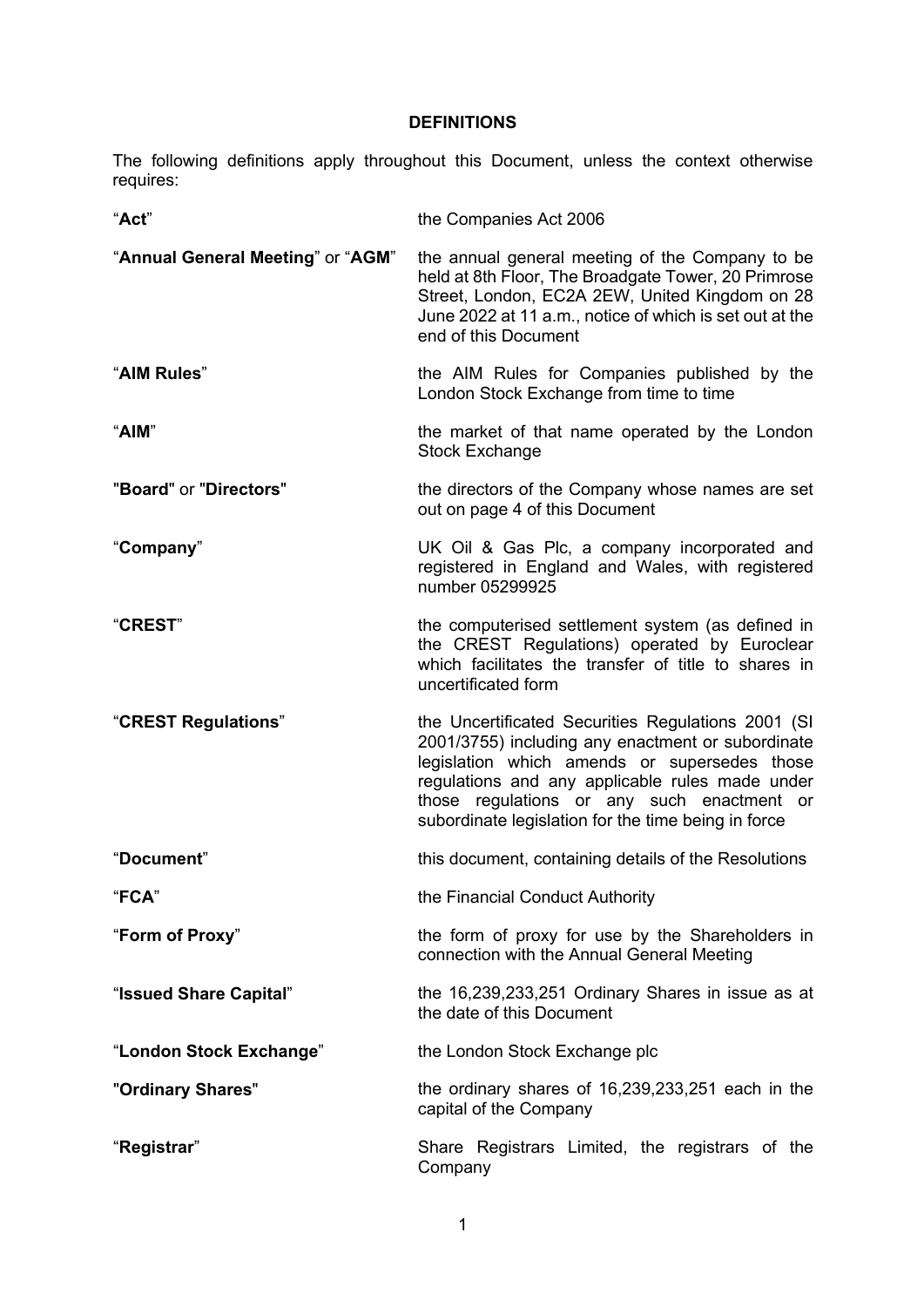| "Regulatory Information Service" | any information service authorised from time to time<br>by the FCA for the purpose of disseminating<br>regulatory announcements |  |
|----------------------------------|---------------------------------------------------------------------------------------------------------------------------------|--|
| "Resolutions" or "Resolution"    | the resolutions to be proposed at the Annual General<br>Meeting, notice of which is set out at the end of this<br>Document      |  |
| "Shareholders" or "Shareholder"  | the holders of Ordinary Shares in the Company                                                                                   |  |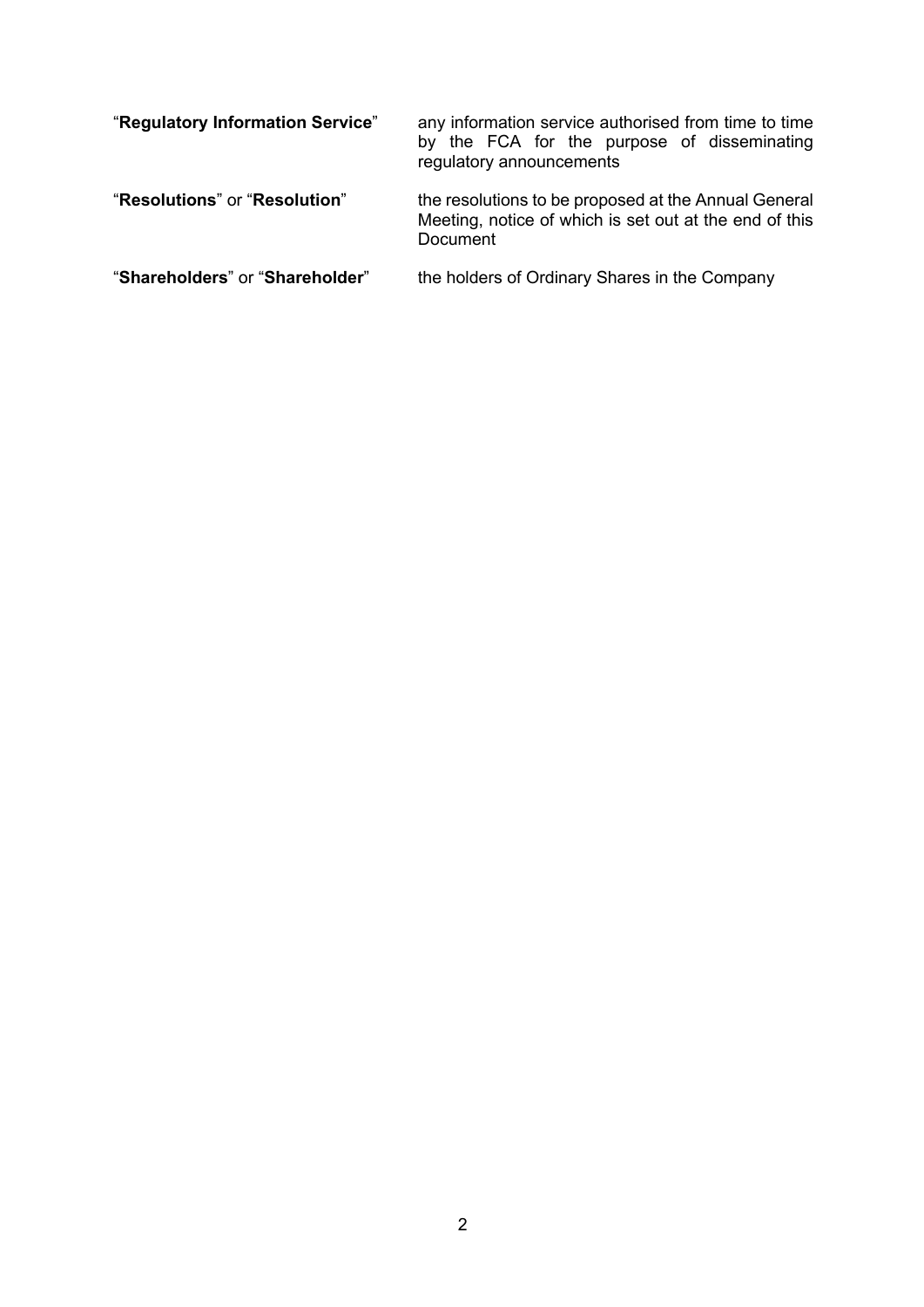# **EXPECTED TIMETABLE OF PRINCIPAL EVENTS**

| <b>Event</b>                                       | <b>Expected time / date</b> |
|----------------------------------------------------|-----------------------------|
| Publication of this Document                       | 31 May 2022                 |
| Latest time and date for receipt of forms of proxy | 11 a.m. on 24 June 2022     |
| <b>Annual General Meeting</b>                      | 11 a.m. on 28 June 2022     |

#### **Notes:**

- (1) All times shown in this Document are London times unless otherwise stated. The dates and times given are indicative only and are based on the Company's current expectations and may be subject to change. If any of the times and/or date above changes. The revised times and/or dates will be notified to Shareholders by announcement through the Regulatory Information Service of the London Stock Exchange.
- (2) If the Annual General Meeting is adjourned, the latest time and date for receipt of forms of proxy for the adjourned meeting will be notified to Shareholders by announcement through the Regulatory Information Service of the London Stock Exchange.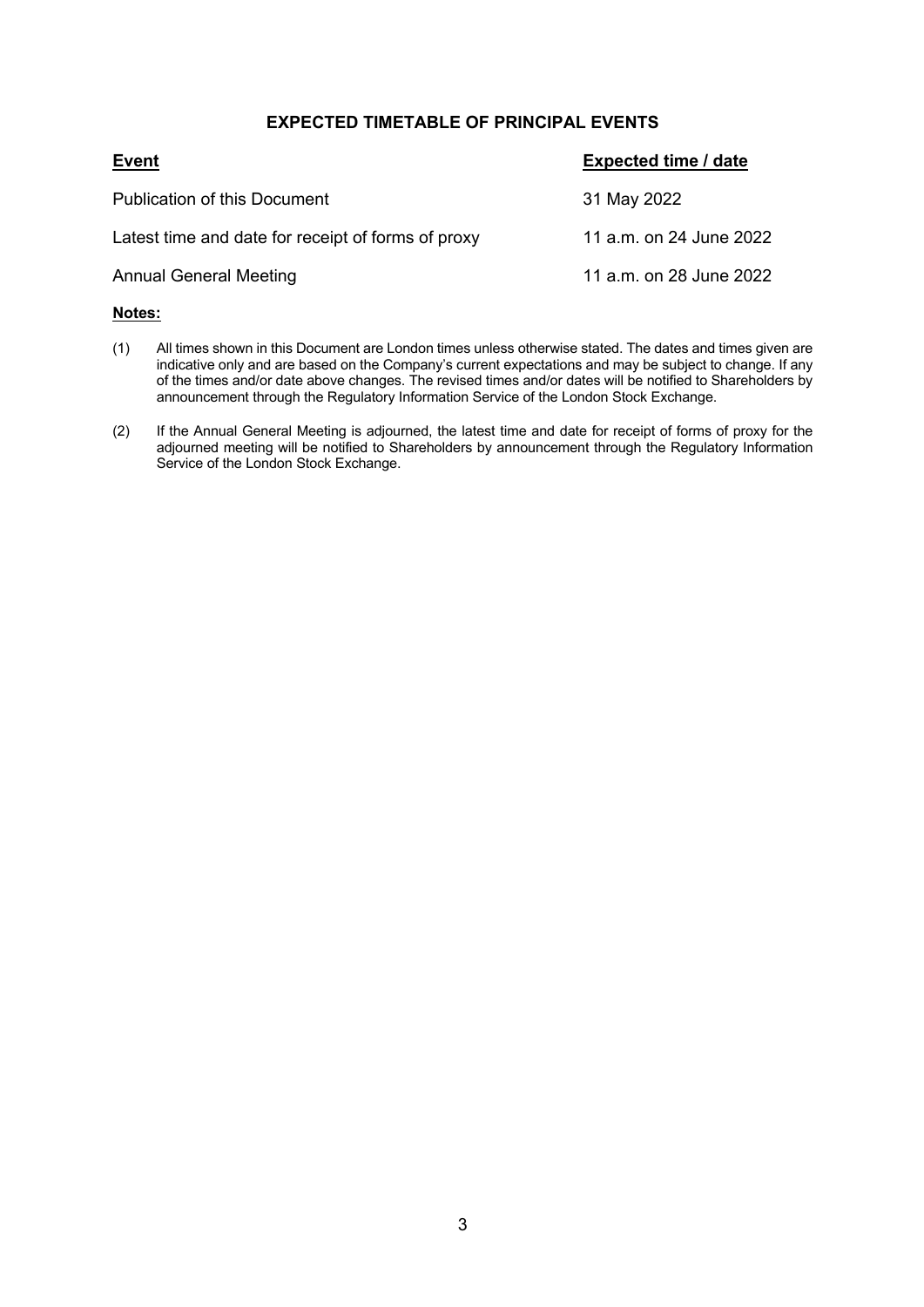# **LETTER FROM THE CHAIRMAN**

# **UK OIL & GAS PLC**

*(Incorporated and registered in England & Wales with registered number 05299925)*

Nicholas Mardon Taylor *(Non-Executive Chairman)* Stephen Sanderson (*Chief Executive Officer*) Allen D Howard (*Executive Director*) Kiran Morzaria *(Non-Executive Director)*

*Directors: Registered Office:*

The Broadgate Tower 8<sup>th</sup> Floor 20 Primrose Street London United Kingdom EC2A 2EW

To the Shareholders and, for information only, to the holders of warrants and options

31 May 2022

Dear Shareholder

# **Notice of Annual General Meeting**

#### **Introduction**

I am writing to you with details of the AGM of the Company which will be held at 11 a.m. on 28 June 2022. The physical meeting will be held at  $8<sup>th</sup>$  Floor, The Broadgate Tower, 20 Primrose Street, London EC2A 2EW, United Kingdom. The formal notice of the Annual General Meeting is set out at the end of this Document.

This letter also explains why the Directors recommend that Shareholders of the Company vote in favour of the Resolutions being proposed at the Annual General Meeting.

#### **Background and reasons for seeking approval for Resolutions 4 and 5**

The Company is an energy company focused upon oil and gas exploration and production in the UK and international onshore sectors, together with an increasing diversification into the hydrogen, geothermal and renewable energy space within the UK. The Company aims to build a sustainable oil and gas production base that can act as a springboard to further worldwide petroleum opportunities and to build its UK hydrogen and geothermal energy businesses.

On 27 May 2022, the Company's wholly owned subsidiary, UK Energy Storage Ltd ("UKEn") signed an Agreement to Lease ("A2L") with Portland Port Limited ("PPL") covering two sites at the former Royal Navy port in Dorset, with the intent to develop, subject to new planning consent and securing necessary development finance, a planned integrated Energy-Hub, centred around hydrogen-ready gas storage and a future green hydrogen generation capability. The envisaged scope and scale of the project satisfies the criteria of a Nationally Significant Infrastructure Project ("NSIP") under planning regulations. UKEn's planned Energy-Hub development concept seeks to reinvigorate and build further upon a prior unrealised project by Portland Gas Storage Ltd, granted planning consent by Dorset County Council in 2008, to situate approximately 43 billion  $ft^3$  "bcf" (1.2 billion  $m^3$  or "bcm") of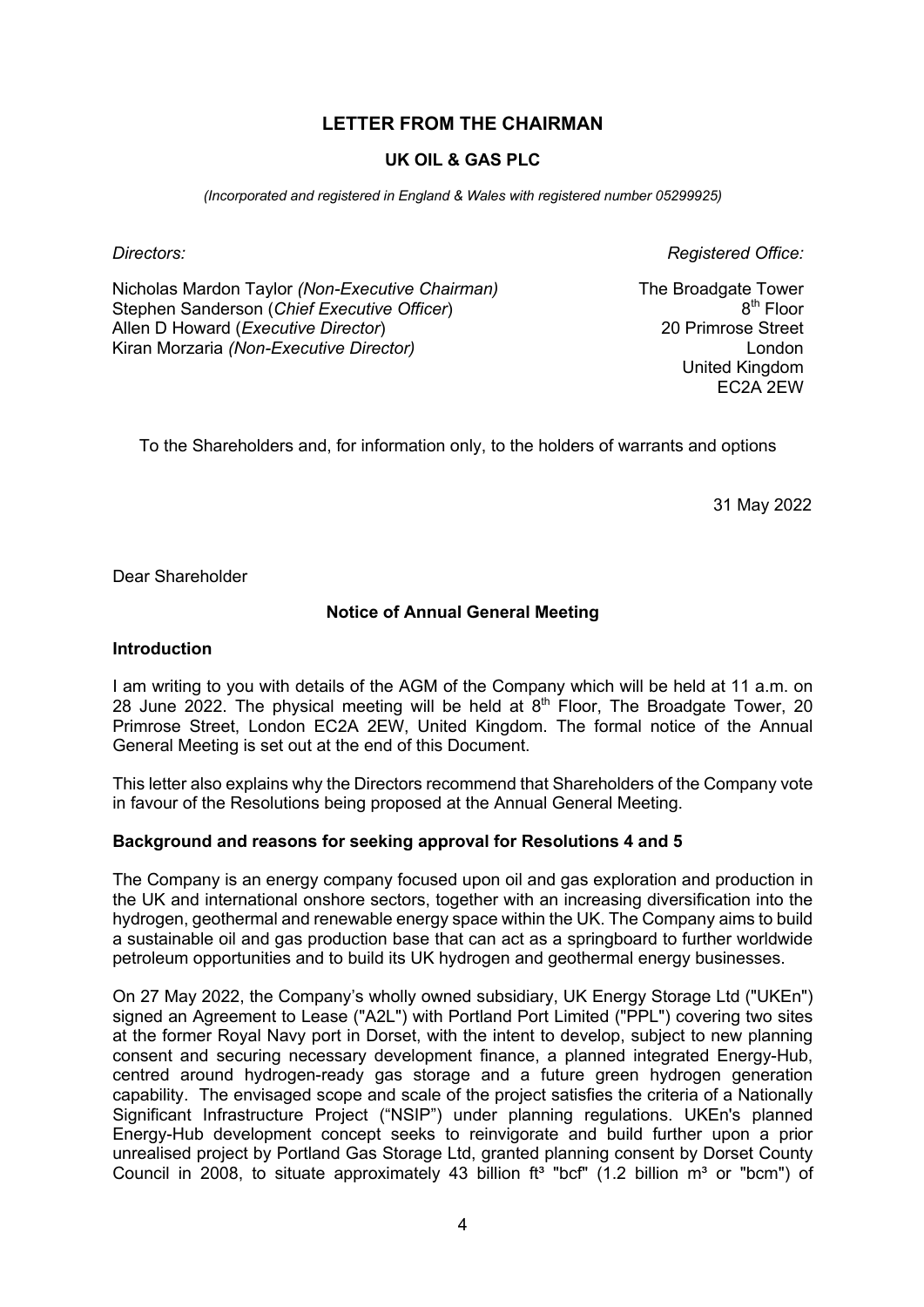underground salt cavern storage beneath PPL's land, together with a pipeline connecting to the NTS grid plus a new LNG terminal. The Company intends to complete further detailed front-end engineering and commercial studies, followed by the preparation and submission of a detailed NSIP planning application. As per the Company's RNS of 30 May 2022, UKEn plans to proceed with the development and enter into a 30-year lease prior to the longstop date of 27 May 2026 should certain conditions be met to UKEn's satisfaction (namely: final property due diligence, planning and regulatory permits, sufficient development finance and the site being free from significant contamination).

The Company's current UK onshore oil & gas portfolio consists of direct and indirect interests in six oil and gas exploration, appraisal, development and production assets, all situated within the Weald and Purbeck Wight Basins of southern England.

The Company holds a majority operating interest in the producing Horse Hill oil field which has the necessary planning and environmental consents for further infill drilling in the Portland and underlying Kimmeridge reservoirs and for the 2022 recompletion of the Horse Hill-2z into a water re-injection well. The Company also has a non-operating interest in the long established producing Horndean oil field and holds majority interests in four further UK onshore oil and gas discoveries, including the significant Loxley Portland gas discovery, assessed to be the second largest gas accumulation ever discovered and flow tested in the UK onshore (see the Company's RNS of 21 October 2020).

As stated on 11 March 2022, with respect to the Company's appeal against Surrey County Council's refusal of planning consent for the Loxley gas project, the Planning Inspectorate ("PI") confirmed that the inspector had submitted his report to the Secretary of State ("SoS") to assist in his determination and that PI expect the SoS to issue his decision on or before 7 June 2022. Should the Company be granted planning consent then it would plan to commence activities at the site upon discharge of relevant planning conditions, possibly later this year.

The Company's portfolio in Turkey consists of a 50% non-operated working interest in the 305 km<sup>2</sup> M47-b1, b2 licence (the Resan Licence) in south-east Turkey, containing the potentially significant undeveloped Basur-Resan oil discovery and a further identified exploration prospect, Prospect A. As stated on 20 May 2022, given the newly acquired 2D seismic data over the Basur-Resan anticline indicates the proposed Basur-3 "B-3" sidetrack requires a longer and higher angle trajectory than previously envisaged, the joint venture is considering the merits and potential cost savings of drilling the simpler R-6 before the more complex B-3S. The Company awaits the operator's final recommendations in this respect before confirming its position on the resumption of drilling.

The Company also stated in its 2021 Annual Report and Accounts that the Company is reviewing the potential acquisition of further new international producing oil and gas properties which have the potential to deliver potentially significant short term cash flow. These assets are also considered to have the potential to become self-funding relatively quickly.

In order to deliver the Company's stated strategy and growth objectives, it will require further funds in the near future for, amongst other things, its studies and planning application for the Portland Energy-Hub, its funding obligations under the agreed work programme for the Resan Licence, conversion of HH-2z into a water re-injector, to develop its other UK onshore assets including Loxley should planning consent be granted and for the pursuit and evaluation of further international petroleum and UK renewable opportunities.

The Directors therefore seek specific shareholder approval for authority to issue shares and dis-apply pre-emption rights in respect of those shares in order that the Company has the ability to raise money for its working capital obligations as set out above – see Resolutions 4 and 5.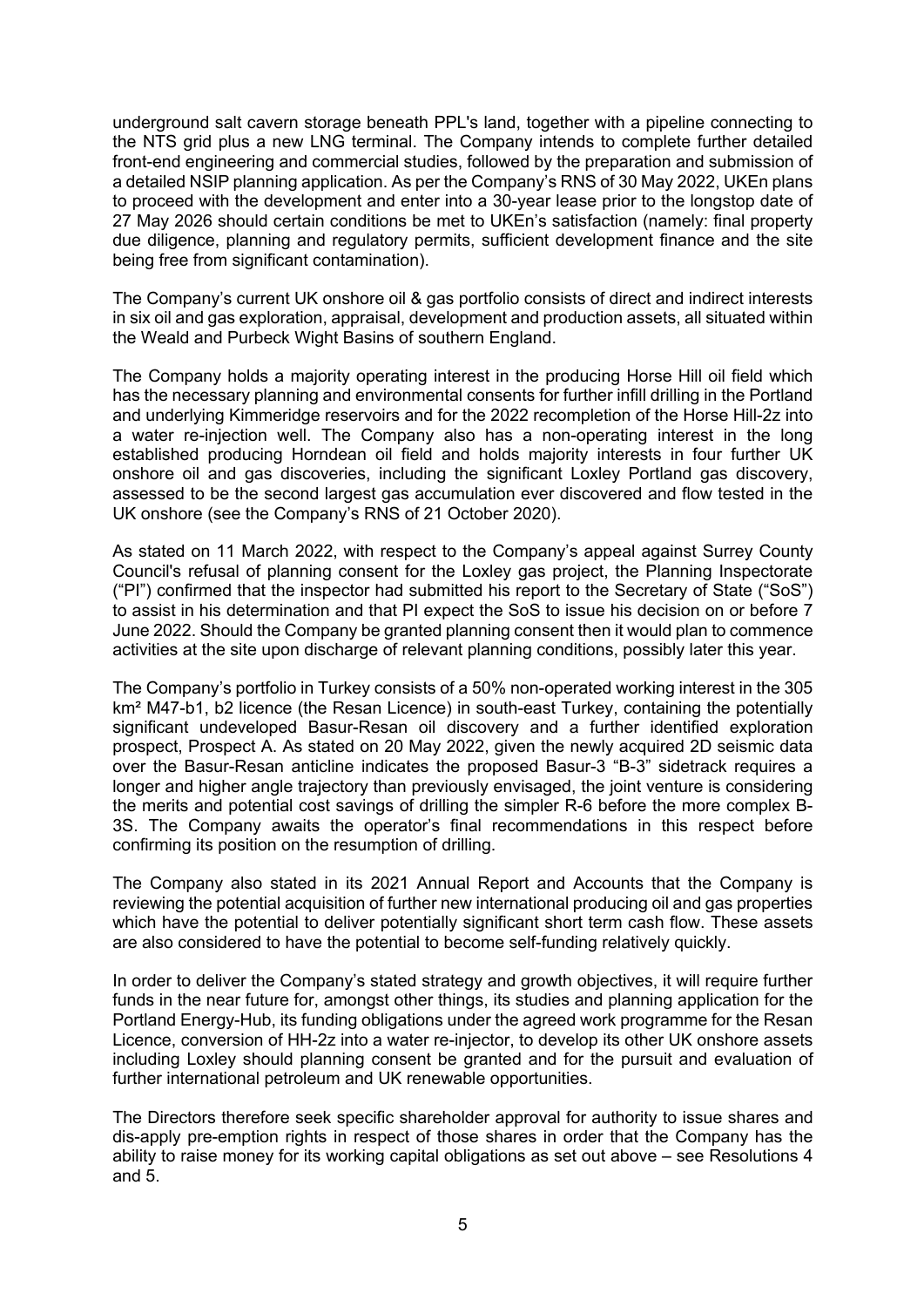**In respect of Resolutions 4 and 5 the Company will make available to the Shareholders an opportunity to participate in any fundraising on terms which are the same as the terms that will be offered to any new investors by way of an open offer.** 

Please note that if Resolutions 4 and 5 fail, the Company's ability to raise further working capital may be impacted.

#### **Before the Annual General Meeting**

In the usual way we ask and encourage Shareholders to vote in favour of the Resolutions. Shareholders are encouraged to complete the enclosed Form of Proxy and return it to the Registrar at Share Registrars Limited, 3 The Millennium Centre, Crosby Way, Farnham, Surrey, GU9 7XX, United Kingdom as soon as possible but in any event to be received not later than 11 a.m. on 24 June 2022 or 48 hours before any adjourned meeting.

# **Resolutions at the Annual General Meeting**

#### *Resolution 1 - Receiving and Considering the Accounts*

This is an ordinary resolution to receive and consider the financial statements of the Company for the period ended 30 September 2021 together with the report of the directors and the report of the auditors thereon.

# *Resolution 2 – Re-Appointment of Director*

The Board recommends the re-appointment of Stephen Sanderson, who was appointed as a Director following the annual general meeting of the Company held in 2015 and re-appointed at the annual general meetings in 2016 and 2019. Mr Sanderson, being eligible, offers himself for appointment.

Mr Sanderson is a highly experienced petroleum geologist, oil industry veteran and upstream energy business leader, with over 30 years operating experience. Mr Sanderson is a proven oil finder and has been instrumental in the discovery of more than 12 commercial conventional fields, including the Norwegian Smorbuk-Midgaard field complex.

Mr Sanderson held a variety of senior management roles for ARCO (which was acquired by BP in 2000), Wintershall AG (a subsidiary of German chemical giant BASF) and three junior start-ups. He created and ran successful new exploration businesses in Africa, Europe and South America. He has significant technical and commercial expertise in the petroleum systems of Africa, the North Sea, Norway, onshore UK & Europe, South America, the South Atlantic, Middle East, Asia, India, Australia and the USA. He is a graduate and Associate of the Royal School of Mines, Imperial College, London, a Fellow of the Geological Society of London and a member of the American Association of Petroleum Geologists.

#### *Resolution 3 – Reappointment of Auditors*

This Resolution seeks to authorise the re-appointment of PKF Littlejohn LLP as auditors of the Company and to authorise the Directors to determine their remuneration.

#### *Resolution 4 – Directors' Authority to Allot Shares*

This is an ordinary resolution to grant the Directors with authority to allot and issue shares and grant rights to subscribe for shares in the Company for the purposes of Section 551 of the Act up to the maximum aggregate nominal amount of £970,000. This resolution replaces any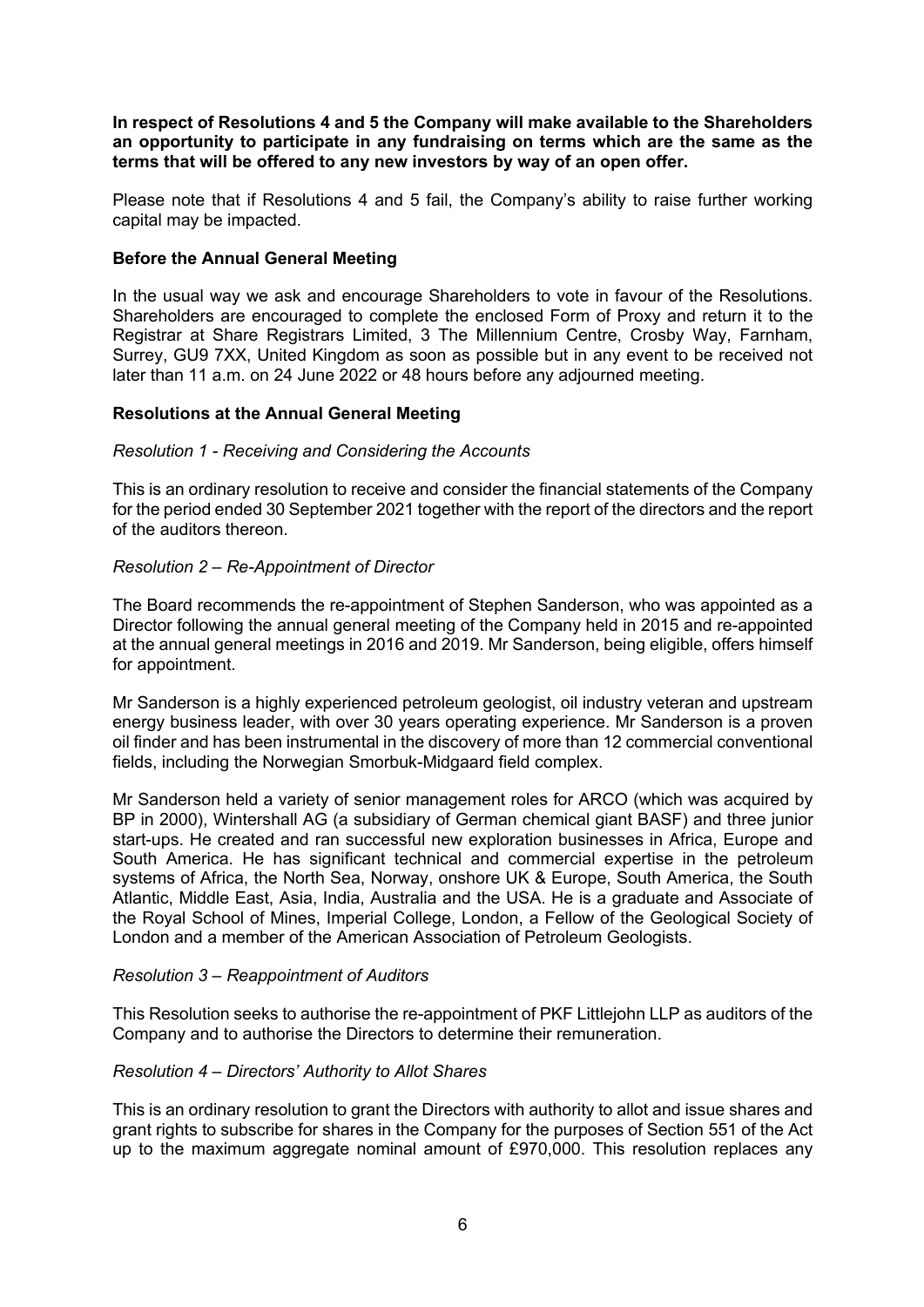existing authorities to issue shares in the Company and the authority under this resolution will expire at the conclusion of the next annual general meeting of the Company.

# *Resolution 5 – Disapplication of Pre-emption Rights*

Resolution 5 proposes to dis-apply the statutory rights of pre-emption in respect of the allotment of equity securities for cash under Section 561(1) of the Act. This is a special resolution authorising the Directors to issue equity securities as continuing authority up to an aggregate nominal amount of £650,000 for cash on a non-pre-emptive basis pursuant to the authority conferred by Resolution 4 above.

The authority granted by this Resolution will expire at the conclusion of next annual general meeting of the Company.

# **Action to be taken by Shareholders**

Shareholders will find enclosed with this letter a Form of Proxy for use at the Annual General Meeting. The Form of Proxy should be completed and returned in accordance with the instructions printed on it so as to arrive to the Registrar at Share Registrars Limited, 3 The Millennium Centre, Crosby Way, Farnham, Surrey, GU9 7XX, United Kingdom as soon as possible and in any event not later than 11 a.m. on 24 June 2022. Completion and the return of the form of proxy will not prevent Shareholders from attending and voting at the Annual General Meeting should they so wish.

#### **Recommendation**

The Directors unanimously believe that the Resolutions are in the best interests of the Company and its Shareholders and unanimously recommend you vote in favour of the Resolutions.

Yours faithfully

**Nicholas Mardon Taylor** Chairman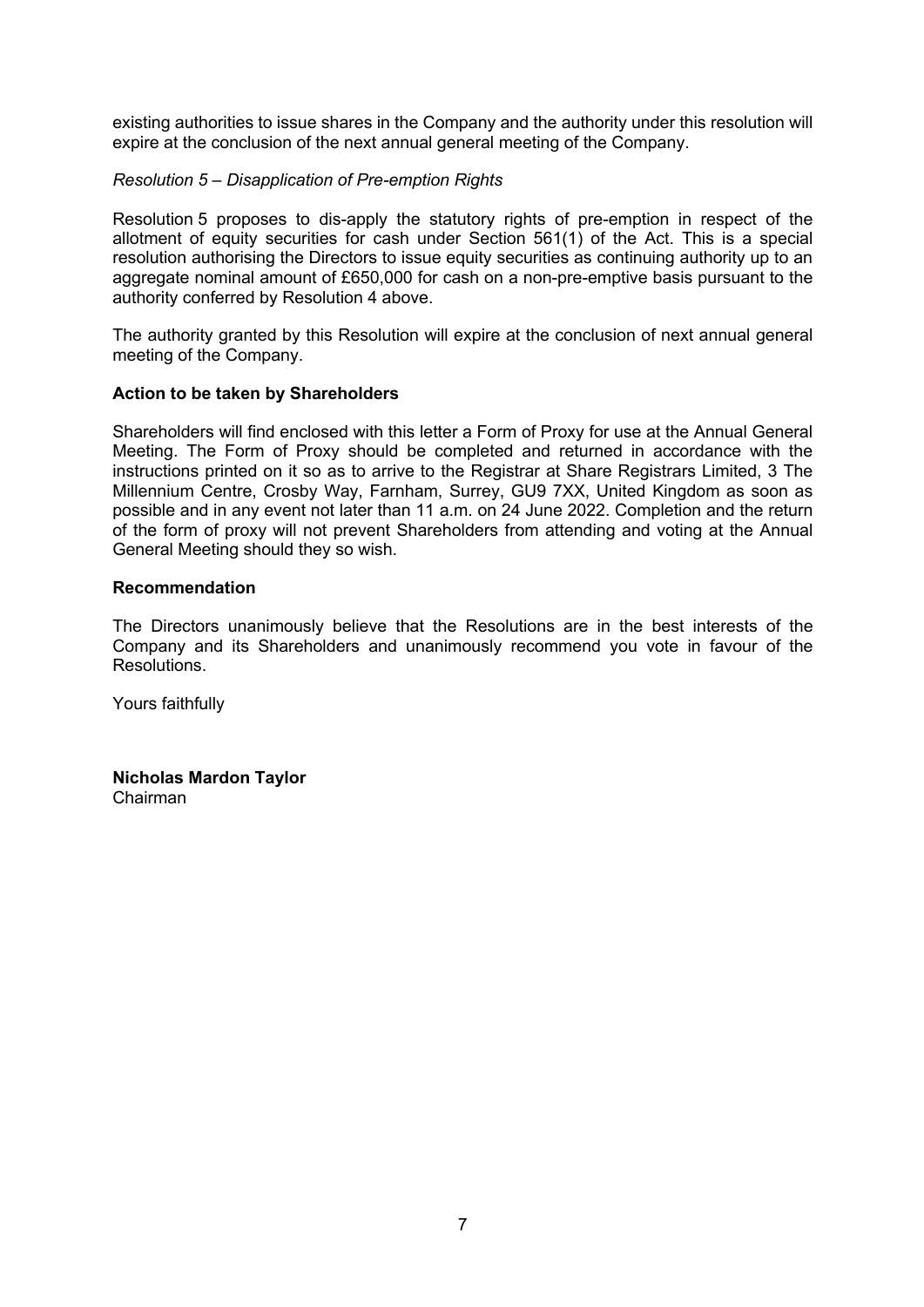# **UK OIL & GAS PLC (Registered in England No. 05299925)**

# **NOTICE OF ANNUAL GENERAL MEETING**

**NOTICE** is hereby given that the Annual General Meeting of the Company will be held at 11 a.m. on 28 June 2022 for the purpose of considering and if thought fit passing the Resolutions set out below, of which resolutions 1 to 4 (inclusive) will be proposed as ordinary resolutions and resolution 5 as a special resolution. The physical meeting will be held at  $8<sup>th</sup>$  Floor, The Broadgate Tower, 20 Primrose Street, London EC2A 2EW, United Kingdom.

# **ORDINARY BUSINESS**

- *Resolution 1:* To receive and consider the financial statements for the period ended 30 September 2021 together with the report of the Directors and the report of the auditors thereon.
- *Resolution 2:* To re-appoint of Stephen Sanderson as a Director of the Company.
- *Resolution 3:* To re-appoint PKF Littlejohn LLP as auditors and to authorise the Directors to determine their remuneration.
- Resolution 4: That, pursuant to section 551 of the Companies Act 2006 (the **Act**) the Directors be and are hereby generally and unconditionally authorised to exercise all powers of the Company to allot equity securities (as defined by section 560 of the Act) up to the maximum aggregate nominal amount of £970,000 PROVIDED that the authority granted under this resolution shall lapse at the end of the next annual general meeting of the Company to be held after the date of the passing of this resolution save that the Company shall be entitled to make offers or agreements before the expiry of this authority which would or might require shares to be allotted or equity securities to be granted after such expiry and the Directors shall be entitled to allot shares and grant equity securities pursuant to such offers or agreements as if this authority had not expired; and all unexercised authorities previously granted to the Directors to allot shares and grant equity securities be and are hereby revoked.

#### **SPECIAL BUSINESS**

- Resolution 5: That, subject to the passing of Resolution 4 above, and in accordance with section 570 of the Act, the Directors be generally empowered to allot equity securities (as defined in section 560 of the Act) for cash pursuant to the authority conferred by Resolution 4 or by way of a sale of treasury shares, as if section 561(1) of the Act did not apply to any such allotment, provided that this power shall be limited to the allotment of equity securities:
	- (a) in connection with an offer of equity securities to the holders of ordinary shares in proportion (as nearly as may be practicable) to their respective holdings; and to holders of other equity securities as required by the rights of those securities or as the Directors otherwise consider necessary, but subject to such exclusions or arrangements as the Directors may deem necessary or expedient in relation to the treasury shares, fractional entitlements, record dates, arising out of any legal or practical problems under the laws of any overseas territory or the requirements of any regulatory body or stock exchange; and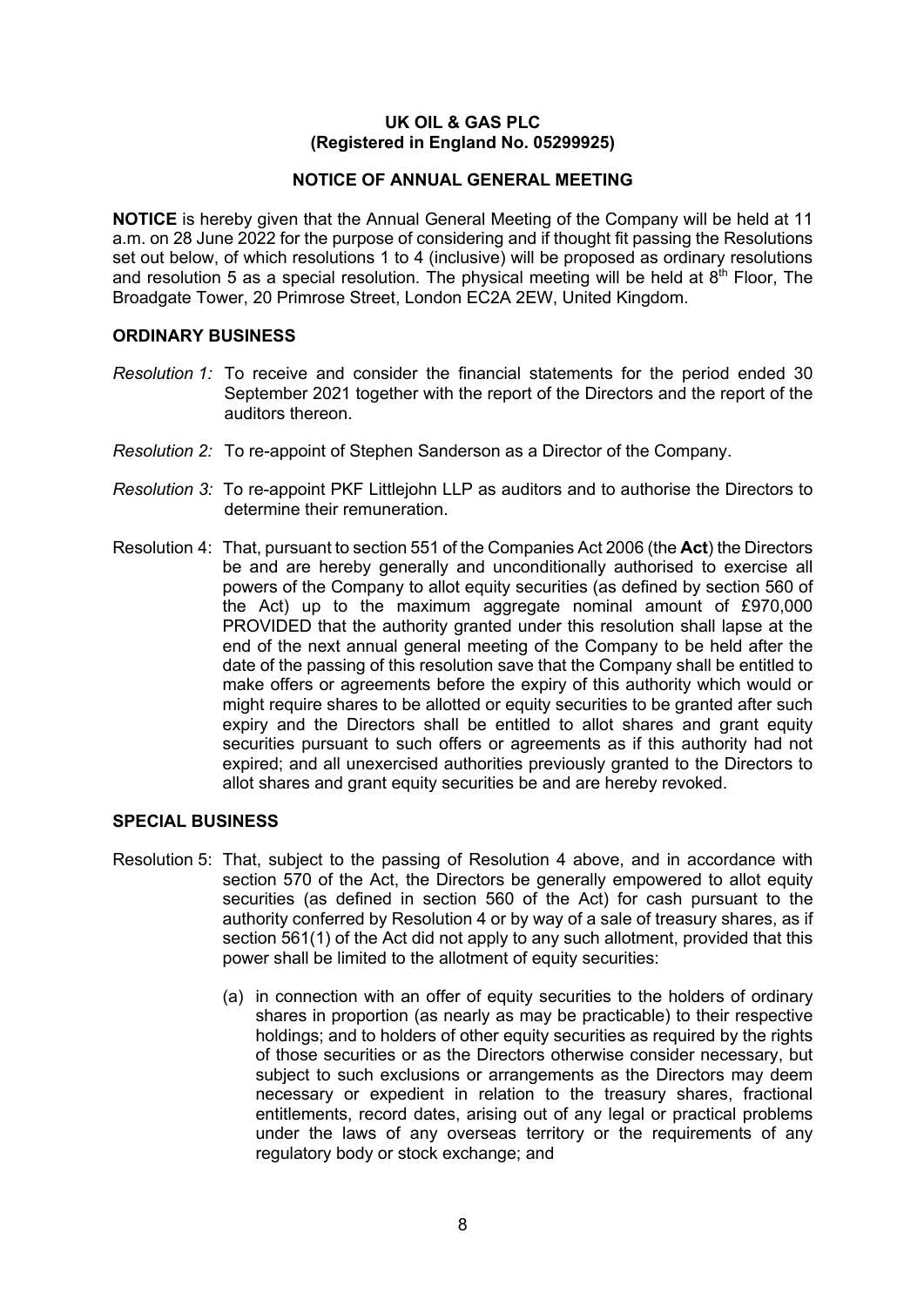(b) (otherwise than pursuant to sub paragraph (a) above) up to an aggregate nominal amount of £650,000;

and provided that this power shall expire on the conclusion of the next annual general meeting of the Company (unless renewed, varied or revoked by the Company prior to or on that date) save that the Company may, before such expiry, make offer(s) or agreement(s) which would or might require equity securities to be allotted after such expiry and the Directors may allot equity securities in pursuance of any such offers or agreements notwithstanding that the power conferred by this resolution has expired.

# **BY ORDER OF THE BOARD**

Matthew Gormley *Company Secretary* 

31 May 2022

Registered office: The Broadgate Tower 8<sup>th</sup> Floor 20 Primrose Street London United Kingdom EC2A 2EW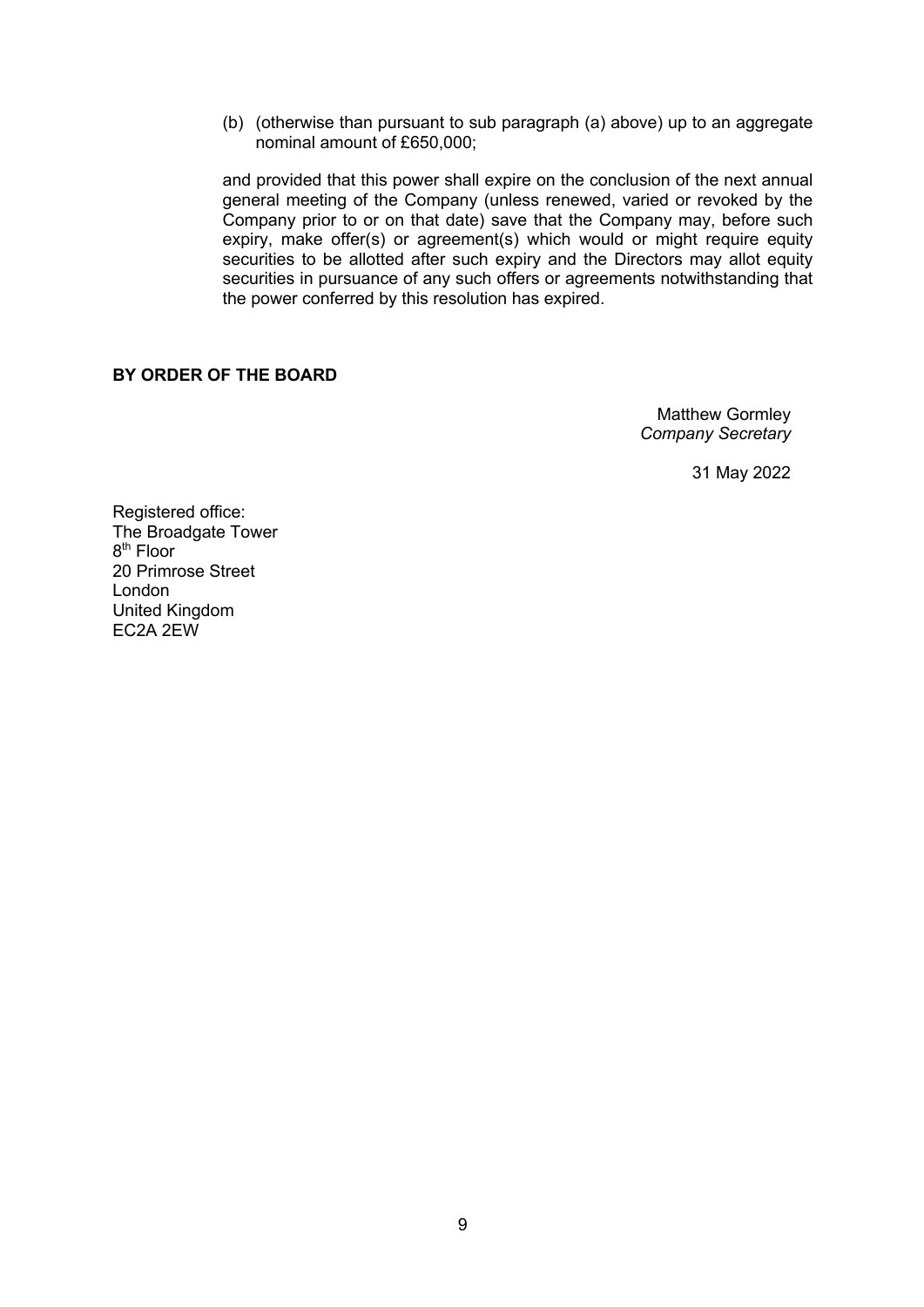#### **Notes:**

# **Appointment of proxies**

- 1 As a member of the Company, you are entitled to appoint a proxy to exercise all or any of your rights to attend, speak and vote at the meeting and you should have received a proxy form with this notice of meeting. You can only appoint a proxy using the procedures set out in these notes and the notes to the proxy form.
- 2 A proxy does not need to be a member of the Company but must attend the meeting to represent you. Details of how to appoint the chairman of the meeting or another person as your proxy using the proxy form are set out in the notes to the proxy form. If you wish your proxy to speak on your behalf at the meeting you must appoint your own choice of proxy (not the chairman) and give your instructions directly to the relevant person.
- 3 You may appoint more than one proxy provided each proxy is appointed to exercise rights attached to different shares. You may not appoint more than one proxy to exercise rights attached to any one share. To appoint more than one proxy, you must complete a separate proxy form for each proxy and specify against the proxy's name the number of shares over which the proxy has rights. If you are in any doubt as to the procedure to be followed for the purpose of appointing more than one proxy you must contact Share Registrars Limited at 3 The Millennium Centre, Crosby Way, Farnham, Surrey, GU9 7XX. If you fail to specify the number of shares to which each proxy relates, or specify a number of shares greater than that held by you on the record date, proxy appointments will be invalid.
- 4 If you do not indicate to your proxy how to vote on any resolution, your proxy will vote or abstain from voting at his discretion. Your proxy will vote (or abstain from voting) as he thinks fit in relation to any other matter which is put before the meeting.
- 5 The notes to the proxy form explain how to direct your proxy how to vote on each resolution or withhold his vote.
- 6 To appoint a proxy using the proxy form, it must be:
	- 6.1 completed and signed;
	- 6.2 sent or delivered to Share Registrars Limited at 3 The Millennium Centre, Crosby Way, Farnham, Surrey, GU9 7XX, or via email to voting@shareregistrars.uk.com; and
	- 6.3 received by the Registrar no later than 11 a.m. on 24 June 2022.
- 7 In the case of a member which is a company, the proxy form must be executed under its common seal or signed on its behalf by an officer of the company or an attorney for the company.
- 8 Any power of attorney or any other authority under which the proxy form is signed (or a duly certified copy of such power or authority) must be included with the proxy form.
- 9 The Company, pursuant to regulation 41 of The Uncertificated Securities Regulations 2001, specifies that only those ordinary shareholders registered in the register of members of the Company 48 hours before the meeting, being 11am on 24 June 2022, shall be entitled to attend or vote at the meeting in respect of the number of Ordinary Shares registered in their name at that time. Changes to entries on the relevant register of securities after that time will be disregarded in determining the rights of any person to attend or vote at the meeting.

# **Appointment of proxies through CREST**

10 CREST members who wish to appoint a proxy or proxies by utilising the CREST electronic proxy appointment service may do so for the meeting and any adjournment(s) of it by using the procedures described in the CREST Manual (available from https://www.euroclear.com/site/public/EUI). CREST Personal Members or other CREST sponsored members, and those CREST members who have appointed a voting service provider(s), should refer to their CREST sponsor or voting service provider(s), who will be able to take the appropriate action on their behalf.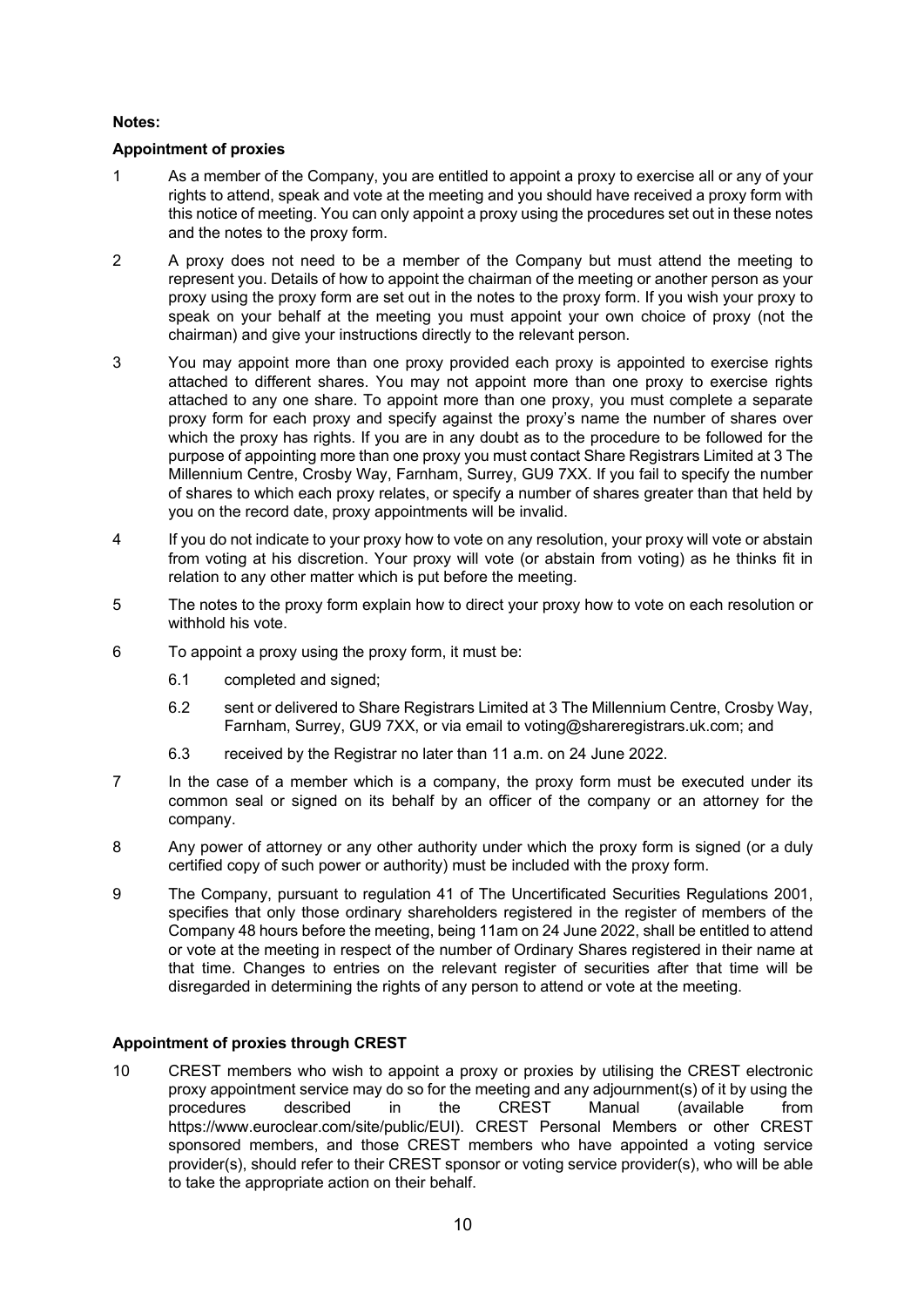In order for a proxy appointment made by means of CREST to be valid, the appropriate CREST message ("CREST Proxy Instruction") must be properly authenticated in accordance with Euroclear UK & Ireland Limited's ("EUI") specifications and must contain the information required for such instructions, as described in the CREST Manual. The message must be transmitted so as to be received by Share Registrars Limited (CREST participant number 7RA36) by 24 June 2022 at 11.00 a.m. For this purpose, the time of receipt will be taken to be the time (as determined by the timestamp applied to the message by the CREST Applications Host) from which the issuer's agent is able to retrieve the message by enquiry to CREST in the manner prescribed by CREST.

CREST members and, where applicable, their CREST sponsors or voting service providers should note that EUI does not make available special procedures in CREST for any particular messages. Normal system timings and limitations will therefore apply in relation to the input of CREST Proxy Instructions. It is the responsibility of the CREST member concerned to take (or, if the CREST member is a CREST personal member or sponsored member or has appointed a voting service provider(s), to procure that his CREST sponsor or voting service provider(s) take(s)) such action as is necessary to ensure that a message is transmitted by means of the CREST system by any particular time. In this connection, CREST members and, where applicable, their CREST sponsors or voting service providers are referred, in particular, to those sections of the CREST Manual concerning practical limitations of the CREST system and timings.

The Company may treat as invalid a CREST Proxy Instruction in the circumstances set out in Regulation 35(5)(a) of the Uncertificated Securities Regulations 2001.

#### **Appointment of proxy by joint members**

11 In the case of joint holders of shares, where more than one of the joint holders purports to appoint a proxy, only the appointment submitted by the most senior holder (being the first named holder in respect of the shares in the Company's register of members) will be accepted.

#### **Changing proxy instructions**

- 12 To change your proxy instructions simply submit a new proxy appointment using the method set out in paragraph 6 above. Note that the cut off time for receipt of proxy appointments specified in that paragraph also applies in relation to amended instructions. Any amended proxy appointment received after the specified cut off time will be disregarded.
- 13 Where you have appointed a proxy using the hard copy proxy form and would like to change the instructions using another hard copy proxy form, please contact the Registrar as indicated in paragraph 3 above.
- 14 If you submit more than one valid proxy appointment, the appointment received last before the latest time for the receipt of proxies will take precedence.

#### **Termination of proxy appointments**

- 15 In order to revoke a proxy instruction you will need to inform the Registrar by sending a signed hard copy notice clearly stating your intention to revoke your proxy appointment to the Registrar as indicated in paragraph 3 above. In the case of a member which is a company, the revocation notice must be executed under its common seal or signed on its behalf by an officer of the company or an attorney for the company. Any power of attorney or any other authority under which the revocation notice is signed (or a duly certified copy of such power or authority) must be included with the revocation notice.
- 16 The revocation notice must be received by the Registrar no later than 11am on 24 June 2022.
- 17 If you attempt to revoke your proxy appointment but the revocation is received after the time specified then, subject to paragraph 17 below, your proxy appointment will remain valid.